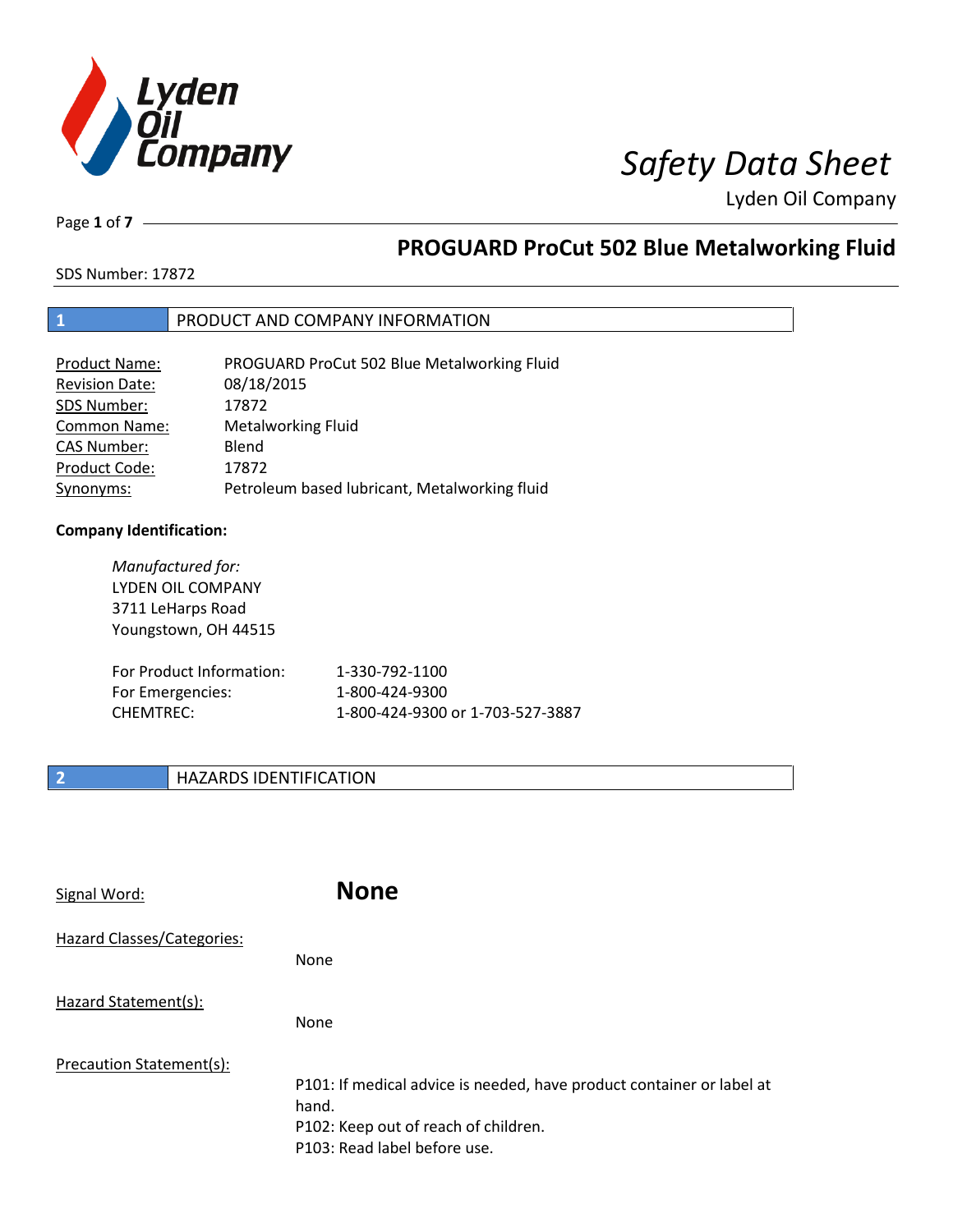

Page **2** of **7**

# **PROGUARD ProCut 502 Blue Metalworking Fluid**

SDS Number: 17872

Other Hazard Statement(s):

Repeated exposure may cause skin dryness or cracking.

| COMPOSITION / INFORMATION ON INGREDIENTS |  |
|------------------------------------------|--|
|------------------------------------------|--|

Ingredients:

*Mixture of the substances listed below with nonhazardous additions.*

| <b>Chemical Name</b>                   | <b>CAS Number</b> | Percentage |
|----------------------------------------|-------------------|------------|
| Hydrotreated heavy naphthenic base oil | 64741-52-5        | $10 - 20$  |

*\*Any concentration shown as a range is to protect confidentiality or is due to batch variation.*

| <b>ACLIDEC</b><br>$ -$<br>$\blacksquare$ $\blacksquare$ $\blacksquare$<br>כחוד.<br>ח ועו<br>--<br>כאחט |
|--------------------------------------------------------------------------------------------------------|
|                                                                                                        |

### Description of First Aid Measures:

| Inhalation:   | If symptoms develop, move victim to fresh air. If symptoms persist,                                               |
|---------------|-------------------------------------------------------------------------------------------------------------------|
|               | obtain medical attention.                                                                                         |
| Skin Contact: |                                                                                                                   |
|               | Wash with soap and water. Remove contaminated clothing and wash<br>before reuse. Get medical attention if needed. |
| Eye Contact:  |                                                                                                                   |
|               | Rinse opened eye for several minutes under running water. If<br>symptoms persist, consult medical attention.      |
| Ingestion:    |                                                                                                                   |
|               | Rinse mouth with water. If symptoms develop, obtain medical<br>attention.                                         |

Symptoms and Effects, both acute and delayed:

No further relevent data available.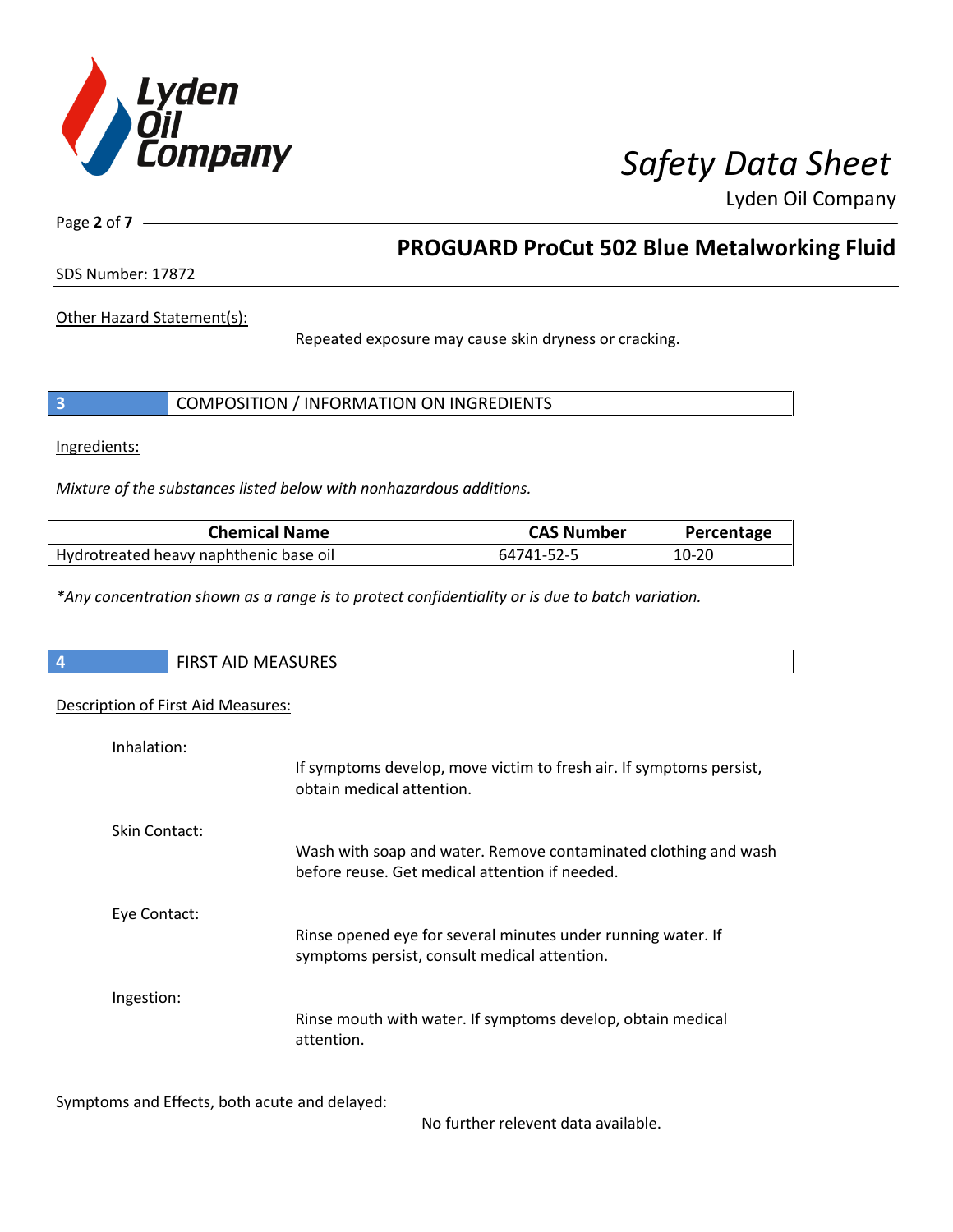

Page **3** of **7**

Lyden Oil Company

|                                           | <b>PROGUARD ProCut 502 Blue Metalworking Fluid</b>                                                                                                                                                |  |
|-------------------------------------------|---------------------------------------------------------------------------------------------------------------------------------------------------------------------------------------------------|--|
| SDS Number: 17872                         |                                                                                                                                                                                                   |  |
| <b>Recommended Actions:</b>               | Treat symptomatically. Call a doctor or poison<br>control center for guidance.                                                                                                                    |  |
| FIRE FIGHTING MEASURES<br>5               |                                                                                                                                                                                                   |  |
| Recommended Fire-Extinguishing Equipment: | Use dry powder, foam, or carbon dioxide fire<br>extinguishers. Water may be ineffective in fighting<br>an oil fire unless used by experienced fire fighters.                                      |  |
| Possible Hazards During a Fire:           | Hazardous combustion products may include: A<br>complex mixture of airborne solid and liquid<br>particulates and gases (smoke). Carbon monoxide.<br>Unidentified organic and inorganic compounds. |  |
| Recommendations to Firefighters:          | No special measures required.                                                                                                                                                                     |  |
| 6<br><b>ACCIDENTAL RELEASE MEASURES</b>   |                                                                                                                                                                                                   |  |
| <b>Personal Precautions:</b>              | Avoid contact with skin, eyes, and clothing.<br>Keep away from sources of ignition.                                                                                                               |  |
| <b>Emergency Procedures:</b>              | Contain spilled material, collect in suitable and<br>properly labled containers.                                                                                                                  |  |
| <b>Environmental Precautions:</b>         | Do not allow to reach sewage system or any water<br>course.<br>Do not allow to enter ground waters.                                                                                               |  |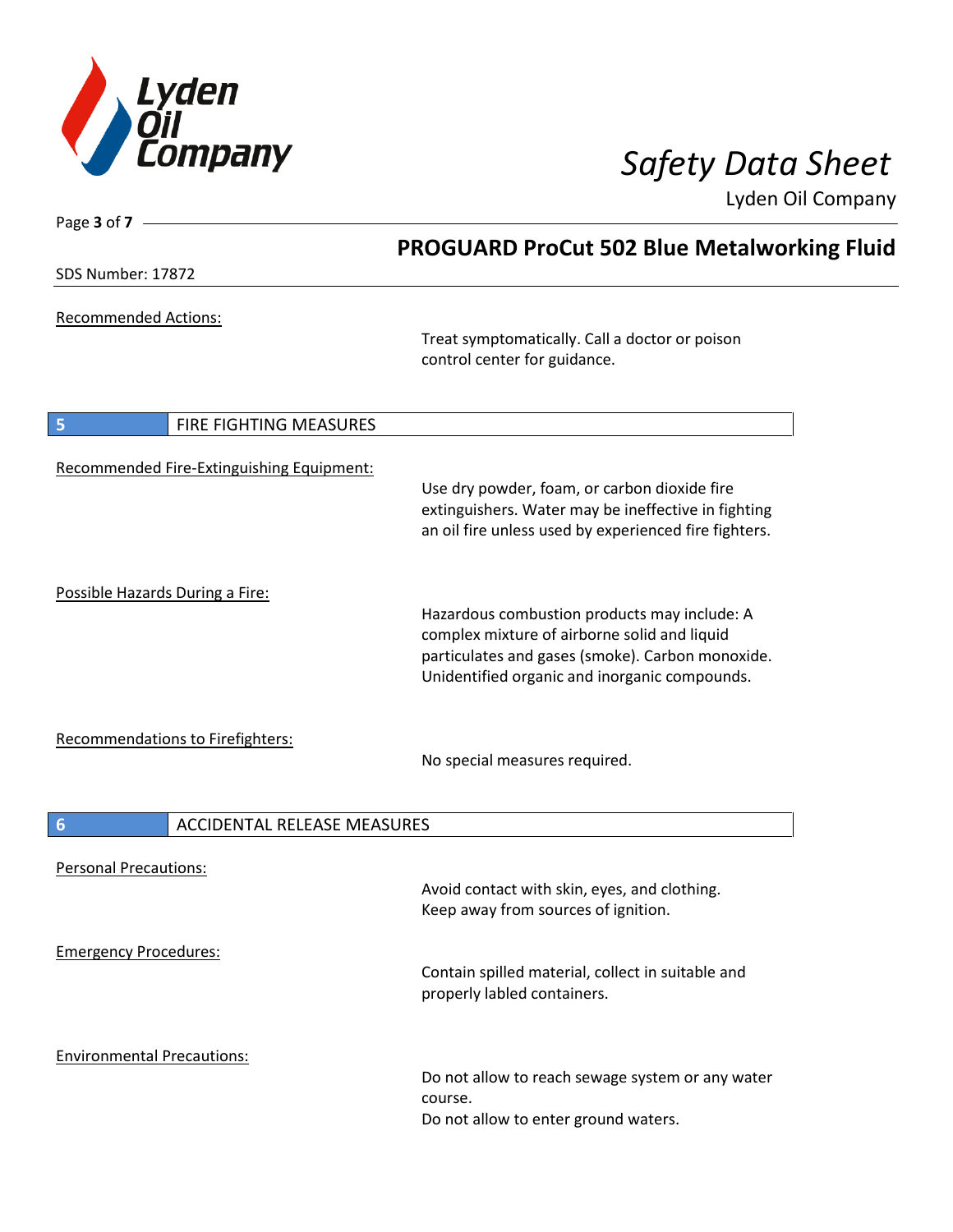

SDS Number: 17872

Page **4** of **7**

Cleanup Procedures:

Pick up excess with inert absorbant material.

**PROGUARD ProCut 502 Blue Metalworking Fluid**

**7** HANDLING AND STORAGE Handling Precautions:

> Handle with care and avoid spillage on the floor. Do not cut, weld, drill, grind, braze, or solder container.

Storage Requirements:

Keep container tightly sealed. Keep away from sources of ignition.

### **8** EXPOSURE CONTROLS / PERSONAL PROTECTION

Exposure Limits:

No data available.

Engineering Controls:

All ventilation should be designed in accordance with OSHA standard (29 CFR 1910.94).

Personal Protective Equipment:

Wash hands before breaks and at the end of work. Use safety glasses and gloves.

### **9 PHYSICAL AND CHEMICAL PROPERTIES**

| Color:                 | Blue               |
|------------------------|--------------------|
| <b>Physical State:</b> | Liquid             |
| Odor:                  | Data not available |
| Odor Threshold:        | Data not available |
| pH:                    | 9.0                |
| <b>Melting Point:</b>  | Data not available |
| <b>Boiling Point:</b>  | $212^{\circ}$ F    |
| <b>Boiling Range:</b>  | Data not available |
| Flash Point:           | None               |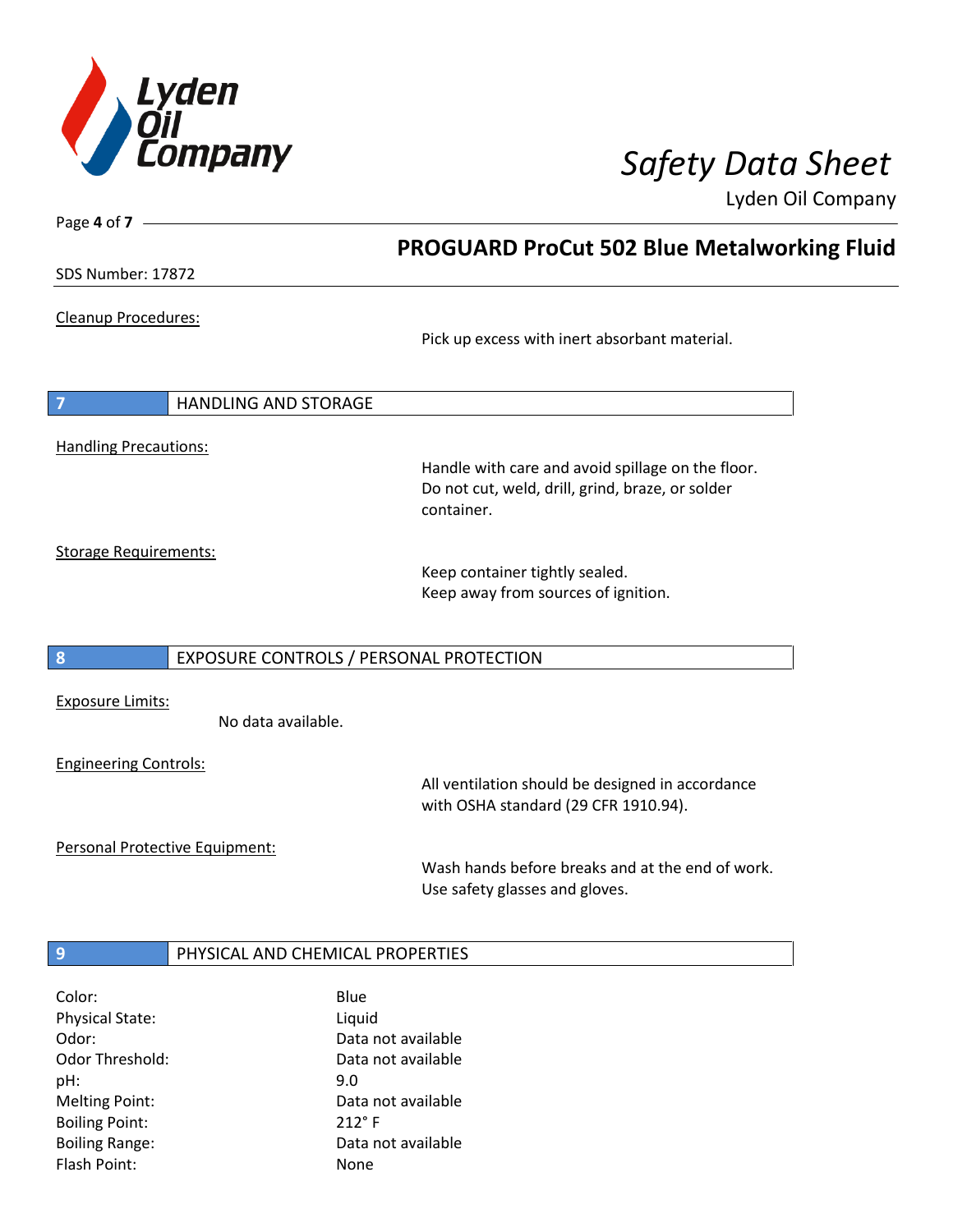

**PROGUARD ProCut 502 Blue Metalworking Fluid**

Lyden Oil Company

## SDS Number: 17872

Page **5** of **7**

| Evaporation Rate:             | Data not available |
|-------------------------------|--------------------|
| Flammability:                 | Data not available |
| <b>Flammability Limits:</b>   | Data not available |
| Vapor Pressure:               | Data not available |
| Vapor Density:                | Data not available |
| <b>Relative Density:</b>      | Data not available |
| Solubilities:                 | Insoluble in water |
| <b>Partition Coefficient:</b> | Data not available |
| Auto-Ignition Temperature:    | Data not available |
| Decomposition Temperature:    | Data not available |
| Viscosity:                    | Data not available |
|                               |                    |

# **10** STABILITY AND REACTIVITY Stability: Stable under normal conditions. Reactivity: Not reactive under normal conditions. Conditions to Avoid: Extreme temperature, sparks, open flame, and direct sunlight. Hazardous Reactions: No known hazardous reactions.

Incompatible Materials:

Decomposition Products:

Hazardous decomposition products are not expected to form.

Strong acids and strong bases.

### **11** TOXICOLOGICAL INFORMATION

### Routes of Exposure:

Skin and eye contact are the primary routes of exposure although exposure may occur following accidental ingestion.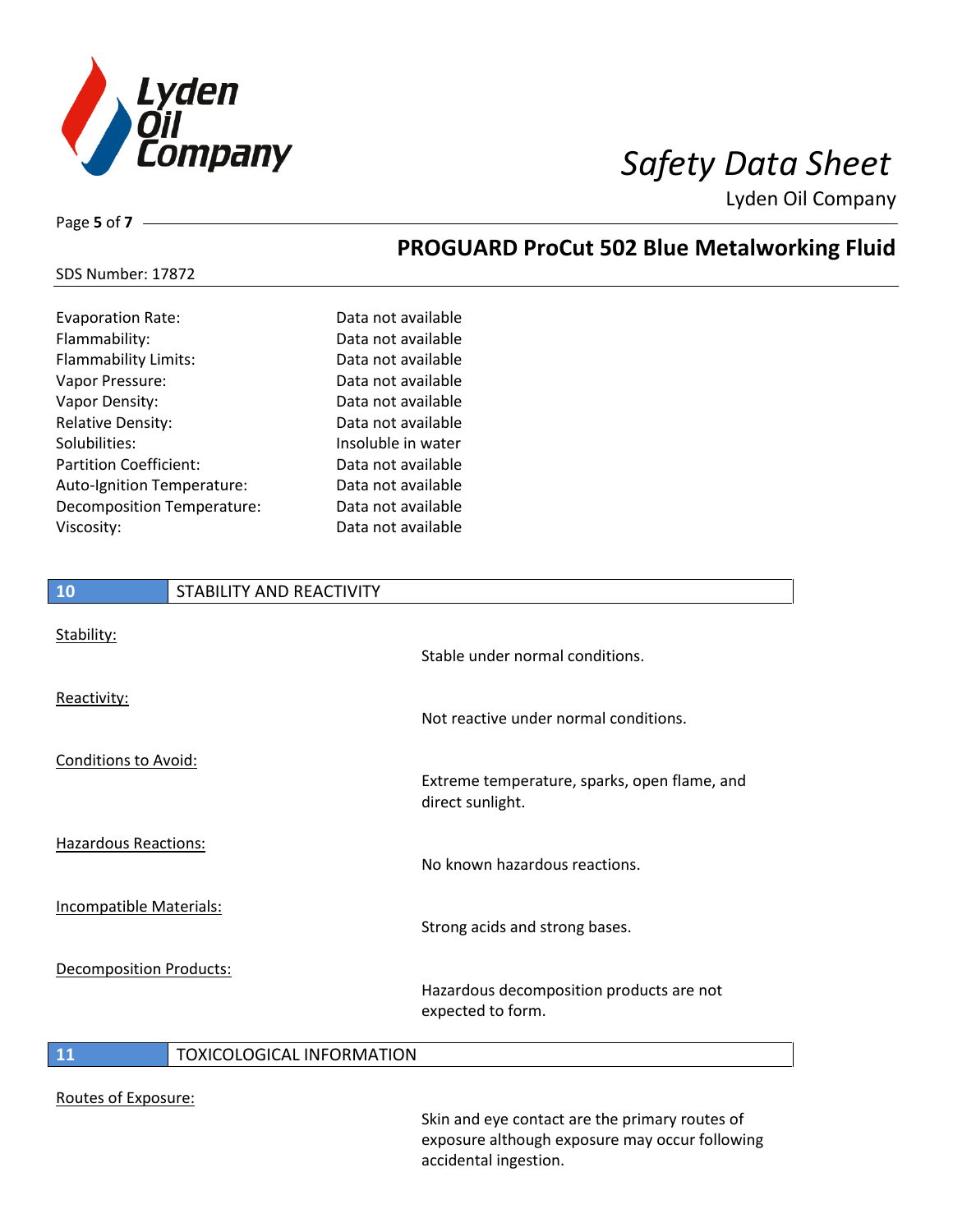

| Page 6 of $7 -$                         |                                                                                             |
|-----------------------------------------|---------------------------------------------------------------------------------------------|
|                                         | <b>PROGUARD ProCut 502 Blue Metalworking Fluid</b>                                          |
| SDS Number: 17872                       |                                                                                             |
| <b>Exposure Effects:</b>                |                                                                                             |
|                                         | Repeated skin contact may cause dermatitis or an<br>oil acne.                               |
| <b>Measures of Toxicity:</b>            | No test data available.                                                                     |
| Carcinogenic/Mutagenic Precautions:     | Non-carcinogenic and not expected to be<br>mutagentic.                                      |
| <b>ECOLOGICAL INFORMATION</b><br>12     |                                                                                             |
| <b>Ecological Precautions:</b>          | Avoid exposing to the environment.                                                          |
| <b>Ecological Effects:</b>              | No specific environmental or aquatic data available.                                        |
| 13<br>DISPOSAL CONSIDERATIONS           |                                                                                             |
| Disposal Methods:                       |                                                                                             |
|                                         | Dispose of waste material in accordance with all<br>local, state, and federal requirements. |
| <b>Disposal Containers:</b>             | Use properly approved container for disposal.                                               |
| <b>Special Precautions:</b>             | Do not flush to surface waters or drains.                                                   |
| 14<br><b>TRANSPORT INFORMATION</b>      |                                                                                             |
| Data not available<br><b>IIN Numbor</b> |                                                                                             |

UN Number: Data not available UN Shipping Name: Data not available Transport Hazard Class: Data not available Packing Group: Data not available